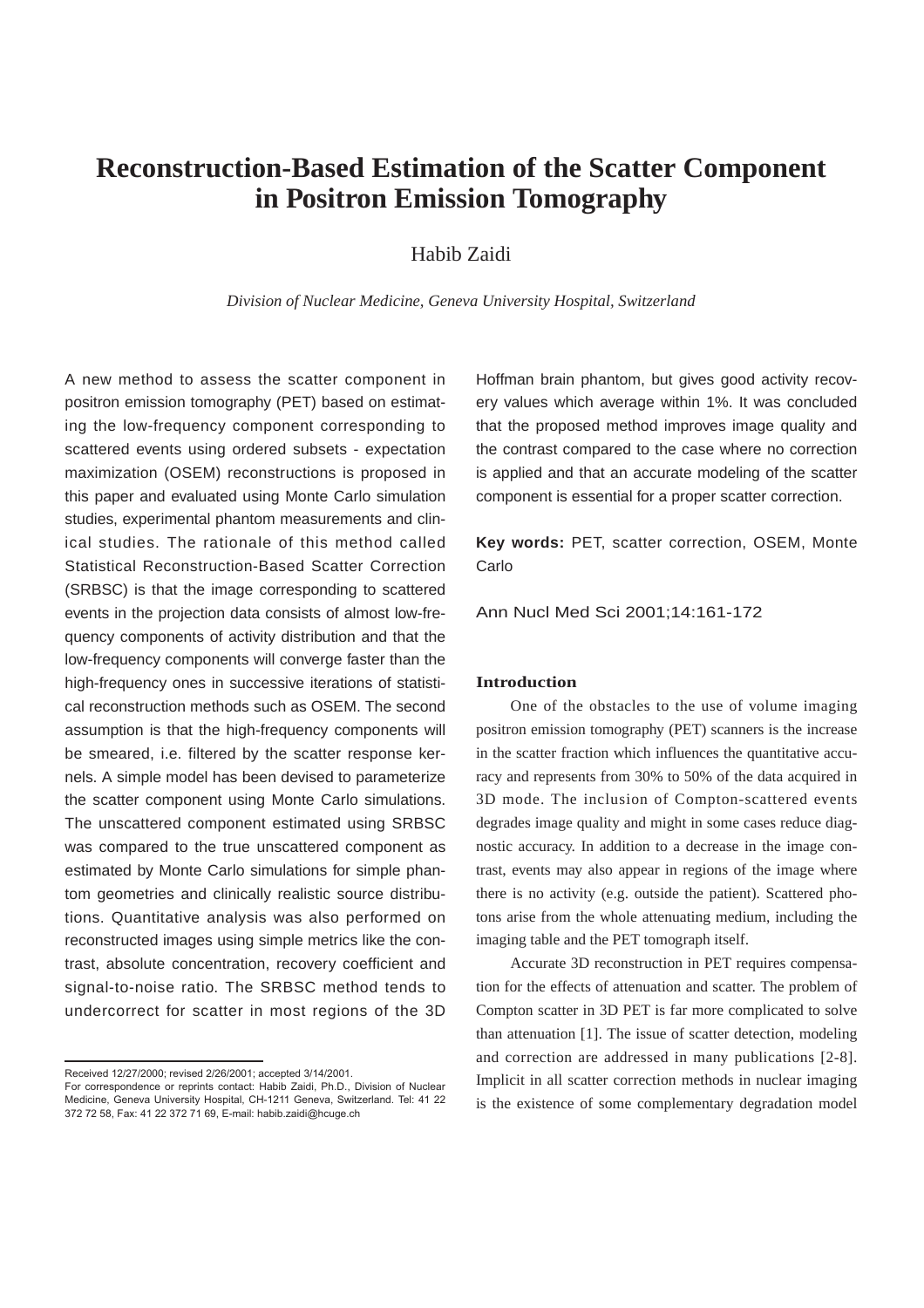describing the nature and processes giving rise to detected scattered events. The general lack of theoretical connection between the degradation and correction models raises several important questions about the status of the outcome of scattered events and the formulation of the required scatter correction models. The problem of scatter correction is of paramount importance in high-resolution PET imaging in which the scatter degradation features become more complex.

Over the last two decades, many scatter correction methods in PET and single-photon emission tomography (SPECT) have been developed for the purpose of reducing the resultant degradation of image contrast and loss of quantitative accuracy. Simple and more sophisticated scatter correction techniques have their own advantages and drawbacks. Most of these methods attempt to estimate the scatter contamination and then remove it using either subtraction or deconvolution techniques. There have been a number of studies comparing these methods in SPECT [9,10] and PET [11,12] imaging. The primary concerns affecting these methods are: (i) the scatter estimates may be inaccurate, leading to bias in the reconstructed image; and (ii) the scatter compensation is often accompanied by a substantial increase in statistical noise. In addition, many of the methods require estimating parameters that may change for each patient and imaging protocol. Some scatter compensation methods incorporate scatter in the transition matrix or point-spread function during iterative reconstruction. It has been shown that this can lead to highly quantitative accuracy [4,13] and improved signal-to-noise ratio in the reconstructed images [5]. With the advent of faster computers and accelerated iterative reconstruction algorithms, different approaches to scatter compensation are receiving much attention.

A new scatter correction method called Statistical Reconstruction-Based Scatter Correction (SRBSC) in which the low-frequency component corresponding to scatter events is estimated using OSEM reconstructions is proposed in this paper and evaluated using Monte Carlo simulation studies, experimental phantoms and clinical data. A comparative assessment of the relative performance of this method against more common correction methods was also conducted and summarized in another publication [14].

## **Theory**

Reconstruction-based scatter compensation is a technique in which the scatter response function is modeled during the reconstruction process. Several research groups devised different algorithms belonging to this class of methods for SPECT [4,5,13,15,16]. The proposal to include scatter estimation in iterative reconstruction is original in PET. Up to now, its feasibility in 3D PET was hampered by the heavy computational load of scatter estimation models. In this section, a new technique for scatter correction in 3D PET is proposed. Other investigators independently reported a related method for scatter correction in SPECT imaging [17]. The principle of the method is based on the hypothesis that the image corresponding to scattered events in the projection data consist of almost low-frequency components of activity distribution and that the low-frequency components will converge faster than the high-frequency ones in successive iterations of statistical reconstruction methods such as the maximum likelihood - expectation maximization (MLEM) or its accelerated version, the ordered subsets expectation maximization (OSEM), which is given by the following equation:

$$
f^{n+1} = \frac{f^n}{sensitivity} \times backproj\left[\frac{p}{fwdproj(f^n)}\right]^{(1)}
$$

where *f* denotes the source distribution, *p* the measured projection data, *n* the iteration number, and *fwdproj* and *backproj* are the forward and back projection operators which are carried out throughout iterative algorithms implementation. Their accurate and efficient computation is crucial to the accuracy, effectiveness and speed of the algorithms. The *sensitivity* image computes the probability that an event emitted in a given voxel is detected or not. For current generation PET scanners, the number of elements can be prohibitively large even after symmetry reduction.

A well-known fact is that iterative reconstruction algorithms possess a non-uniform convergence property [18]. That is, low-frequency components of the image tend to be recovered earlier in iterative reconstruction than high-frequency components which contain a large amount of noise. There has been some evidence presented by other researchers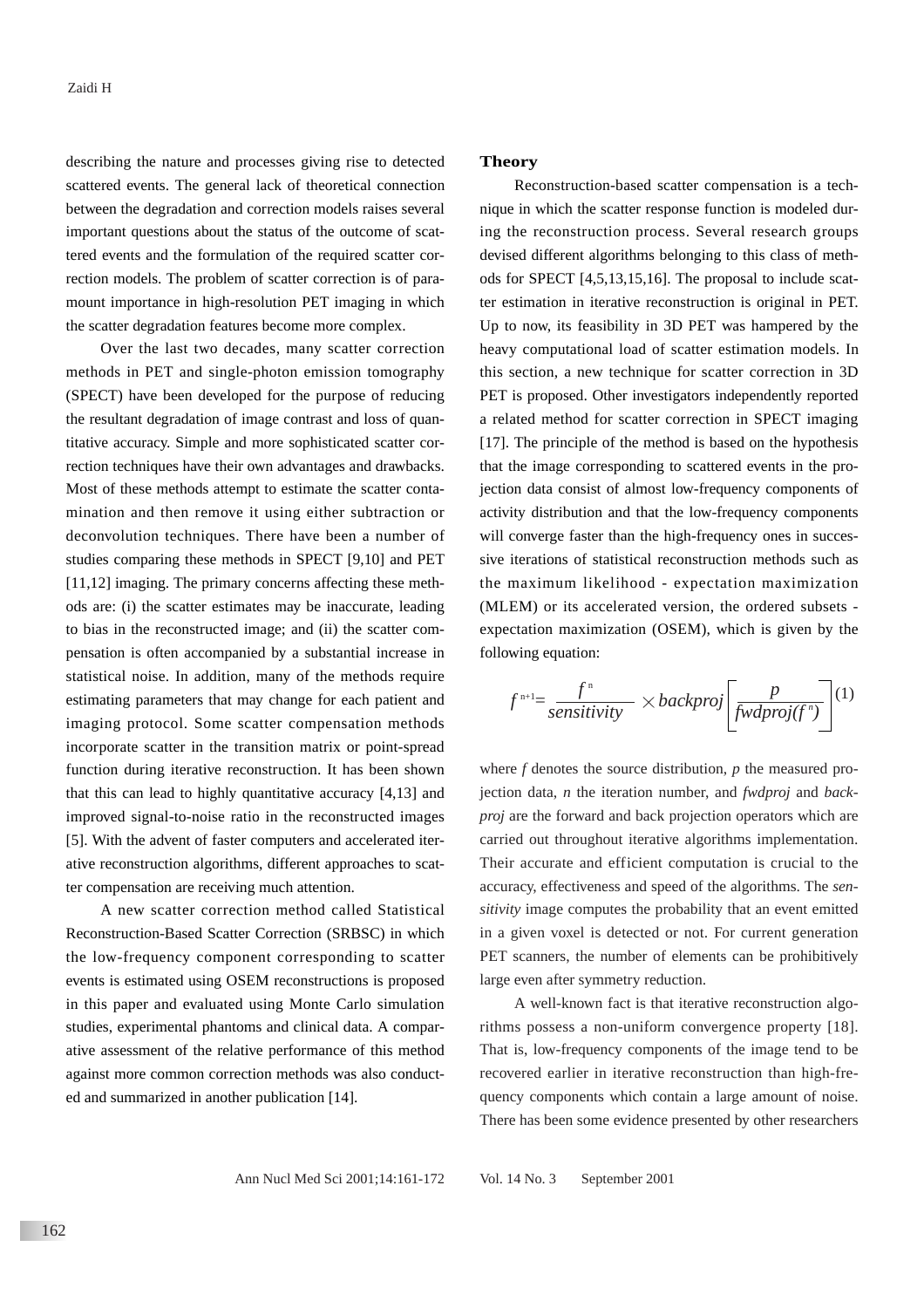supporting this hypothesis [19]. The study of convergence properties of the MLEM algorithm by Fourier analysis revealed clearly the non-uniform frequency response of the EM algorithm [18]. Moreover, preliminary investigations of inverse Monte Carlo-based reconstruction indicate that the recovery of spatial frequency information is achieved at different numbers of iterations for different spatial frequencies: higher spatial frequencies appear at higher iterations while the lower frequencies (smooth structures) are well defined at early iterations [13].

The distribution of scattered photons in nuclear imaging (SPECT and PET) has been studied extensively [20-22]. In terms of the frequency response, the scatter components of PET projection data tend to be dominated by low-frequency information, though there is some middle- and high-frequency information present. The SRBSC approach takes advantage of this by estimating the scatter component from forward projection of images reconstructed in early iterations of OSEM.

The method we propose estimates the scatter distribution from these forward projected data. A pure additive model of the imaging system is assumed here where the recorded data are composed of an unscattered and a scattered component plus a noise term due to statistical fluctuations, and can be written in the following form [21]:

$$
P_o = P_u + P_s + \eta \tag{2}
$$

where  $p<sub>o</sub>$  are the observed data,  $p<sub>u</sub>$  and  $p<sub>s</sub>$  are the unscattered and scattered components respectively, and is the noise term. The problem to be addressed consists in estimating the unscattered distribution  $(p_{\mu})$  from the measured data  $(p_{\mu})$  contaminated by scatter, or alternatively estimate the scattered component  $(p_s)$  and then derive  $p_u$ . The observed data can be modeled as a convolution of the source distribution with the system response function. The total response function of the scanner can be divided in two response kernels corresponding to the scattered and unscattered components, *srf* and *urf*, respectively. For modeling purposes, two assumptions can be made: the stationary and nonstationary assumptions. In the stationary assumption, the scatter is assumed to be analytically defined and not dependent on the object, activity distri-

bution, etc. The nonstationary assumption overcomes this problem by taking into consideration the dependence of scatter upon source locations, object size, detector angle, etc. Using the additive imaging model combined with the stationary assumption and neglecting statistical noise, the measured data can be related to the true activity distribution  $(f)$  by the convolution relation:

$$
P_0 = \frac{fwdproject(f)}{\otimes (urf + suff)} = p_u + p_s \tag{3}
$$

where  $\Diamond$  denotes the convolution operator. Within the limits of our assumptions, the activity distribution, *f*, can be roughly divided in two parts:

$$
f=f_L+f_H\tag{4}
$$

where  $f_L$  denotes the low-frequency image and  $f_H$  the highfrequency one. The range of low-frequency components is assumed to be equivalent to the frequency range corresponding to the scatter component  $p<sub>s</sub>$  as detailed in the following derivation of the method. In PET, the scatter response kernels extend far outside the source activity, i.e. contain low-frequency components while the unscatter response kernels are limited to a small region corresponding to the location of the source distribution. Thus, the scatter components correspond to the low-frequency range in the source distribution. Based on the assumption that the high-frequency components will be smeared, i.e. filtered by the scatter response kernels, the scatter components in the projection data can be approximated as follows:

$$
p_s = [fwdproject(f_L) + fwdproject(f_H)] \otimes srf
$$
  
\n
$$
\approx fwdproject(f_L) \otimes srf
$$
 (5)

The proposed SRBSC method for scatter correction exploits the properties mentioned above. Figure 1 shows a flow chart of the general principles of the method. The basic steps followed when applying the method consist of the following:

- (1) estimate the low-frequency components by only one OSEM iteration;
- (2) obtain the scatter components by forward projection of

2001;14:161-172 2001 9 14 3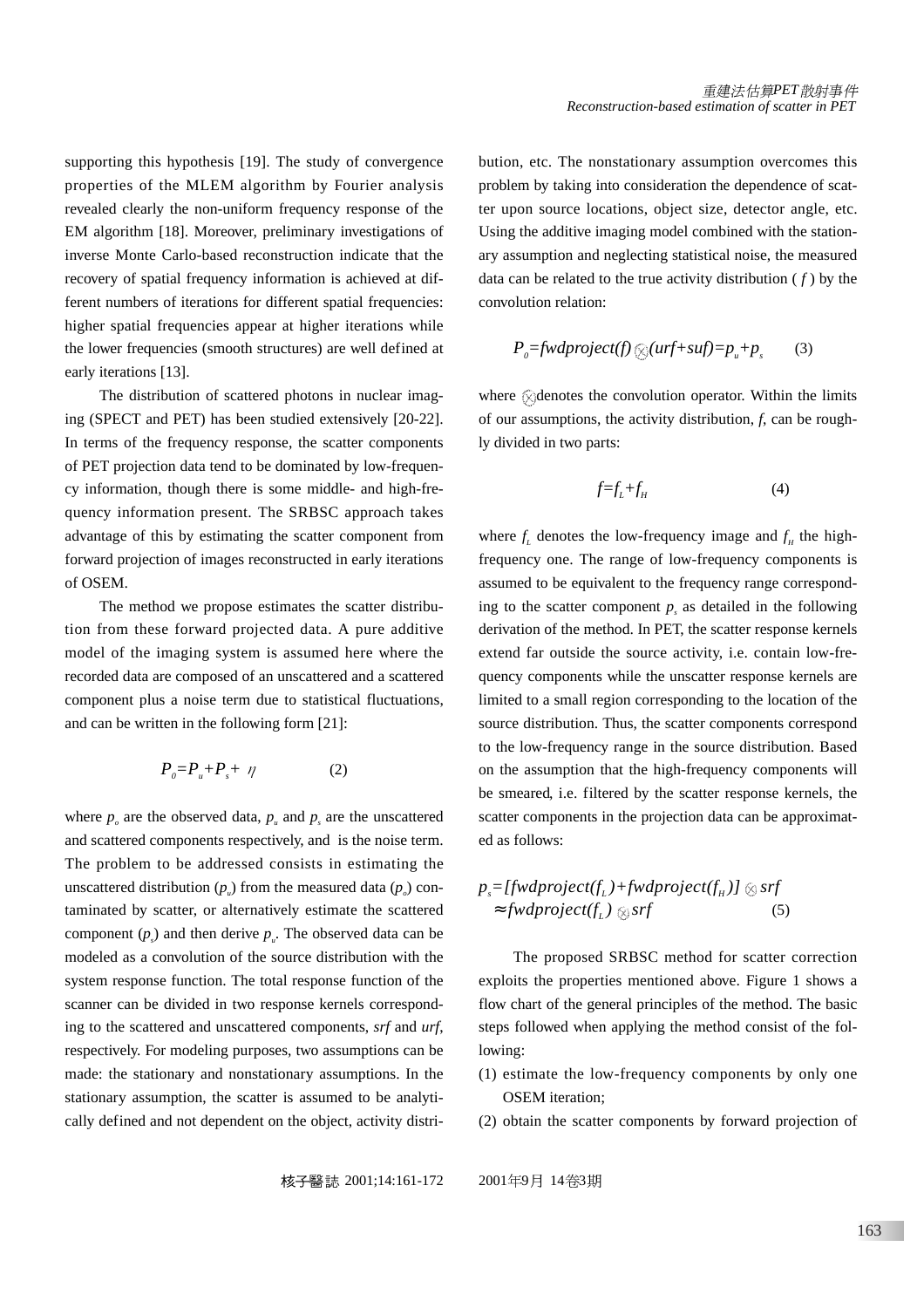

Figure 1. Flow-chart illustrating the general principles of statistical reconstruction-based scatter correction (SRBSC) technique

the estimated image convolved with appropriate measured or Monte Carlo simulated scatter response kernel *srf*;

- (3) subtract the estimated scatter components scaled by the SF from measured projections;
- (4) reconstruct the image using any available reconstruction algorithm (analytic, iterative) using scatter corrected projection data.

The scatter distribution is modeled as the convolution of the forward projected data with the scatter response function on the 2D projections. As opposed to the convolutionsubtraction method which operates on projection data highly contaminated by scatter and requires several iterations to produce acceptable results, the present method estimates the scatter distribution in the image space in a single-pass process but requires an additional forward projection step. This allows avoiding the non-linear behaviour of iterative scatter compensation methods.

## **Methods**

#### *Parameterization of Scatter Component*

To characterize scattered radiation in 3D PET, experimental phantom studies and Monte Carlo simulations have been extensively used in different imaging situations and scanning conditions. The Monte Carlo method has proven to be very useful for modeling the scatter response function (*srf*) [20-24]. However, on-the-fly calculations for each patient is still a dream with current desktop computers available in PET centers, which renders the clinical routine implementation of such an approach impractical. In a previous paper, we described a simple method for analytically estimating the scatter component in the projection data for a known source and uniform attenuating medium as a scatter model [22]. Three possible applications of this scatter model are forward-projection of the data for use in iterative reconstruction-based scatter compensation, the analytic generation of simulated projection data for applications requiring large numbers of data sets of different projection data such as observer studies or training of neural networks, and positiondependent scatter kernels for non-stationary convolution subtraction-based scatter correction methods [2-3,20]. The parameterization of the scatter distribution function is performed by fitting simulated response functions to a line source with mono-exponential kernels. The scatter fractions were also parameterized by a simple fitting function.

### *The 3D OSEM Reconstruction Software*

The EM algorithm is applied in emission tomography as an iterative technique for computing maximum likelihood estimates of the activity density parameters. Hudson and Larkin [25] presented an accelerated version of the EM algorithm based on an ordered sets approach. The OSEM algorithm processes the data in subsets (blocks) within each iteration; this procedure accelerates convergence by a factor proportional to the number of subsets. Many independent tests proved that OSEM produces images which are similar in quality to those produced by the EM algorithm in a fraction of the time.

A software implementation of OSEM [26] using a flexible and modular object-oriented library for 3D PET reconstruction [27] was used. The algorithm combines the forward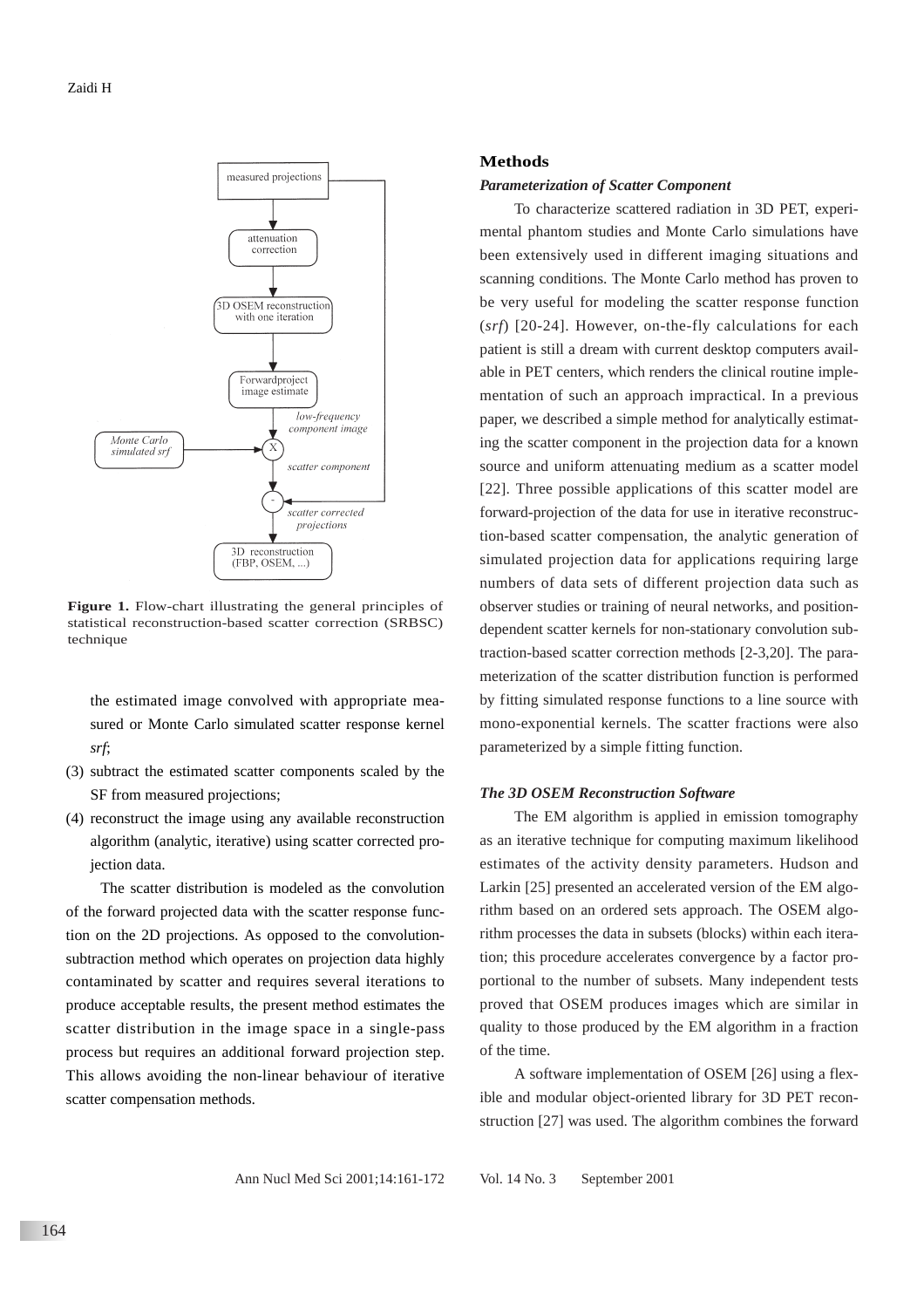

**Figure 2.** OSEM reconstructions of a PRT-1 oncology study at the level of the thorax using 24 subsets and different numbers of iterations: they are from top left, clockwise: one full iteration, 2 iterations, 3 iterations, and 10 iterations, respectively



Figure 3. Profile of the scatter component in a projection plane of the clinical oncology study estimated by SRBSC using 2 subsets with one (solid line), two (dotted line) and three full iterations (dashed line) of OSEM

and backprojection operators with an appropriate choice of ordered sets to fully use all symmetry properties for fast computation. There are various choices for the first estimate of the source distribution such as a uniform field, or an image obtained from earlier iterations or another reconstruction algorithm such as filtered backprojection. Some groups reported that the use of the backprojection of the measured data as the first estimate is a good starting point. Our investigations did not confirm these observations, thus we used a uniform image as a first estimate.

To confirm the fast convergence properties of the lowfrequency components in statistical reconstructions, a clinical oncology study was reconstructed using 24 subsets with 1, 2, 3 and 10 full iterations of OSEM. This study was reconstructed by pure OSEM without iterative or post-filtering. Figure 2 illustrates a slice reconstructed with different numbers of iterations. It can be noticed that the quality of the images is degraded when the number of iterations is increased up to 10 where the MLEM solution starts to diverge. This is a well-known phenomenon in iterative reconstruction and may be explained by the fact that OSEM is based on convergence of the reprojected data of estimated images to the measured noisy projections. Therefore, the reconstructions will converge to noisy images and may diverge from the solution image when we increase the number of iterations.

The scatter components converge very rapidly in the first iterations of OSEM. Figure 3 shows the profiles of scatter distribution in one sinogram plane as estimated by the SRBSC method after 1, 2 and 3 iterations of OSEM using 2 subsets. No appreciable differences are visible on the plot. Similar results have been obtained on other projection planes. This indicates that the estimated scatter components converge in the first iterations of OSEM and has some interesting practical consequences, the most important being that one iteration of OSEM is sufficient to assess the distribution of low-frequency scatter. This property makes the method very fast, which renders its implementation in clinical routine viable.

#### *Phantom Simulations, Experimental and Clinical Studies*

Scatter correction techniques can be evaluated using Monte Carlo simulation studies, experimental phantom measurements, or clinical studies. Monte Carlo simulation is extremely useful as it allows separating scattered and unscattered events and comparing the estimated and true scatter components. Previously reported Monte Carlo validations of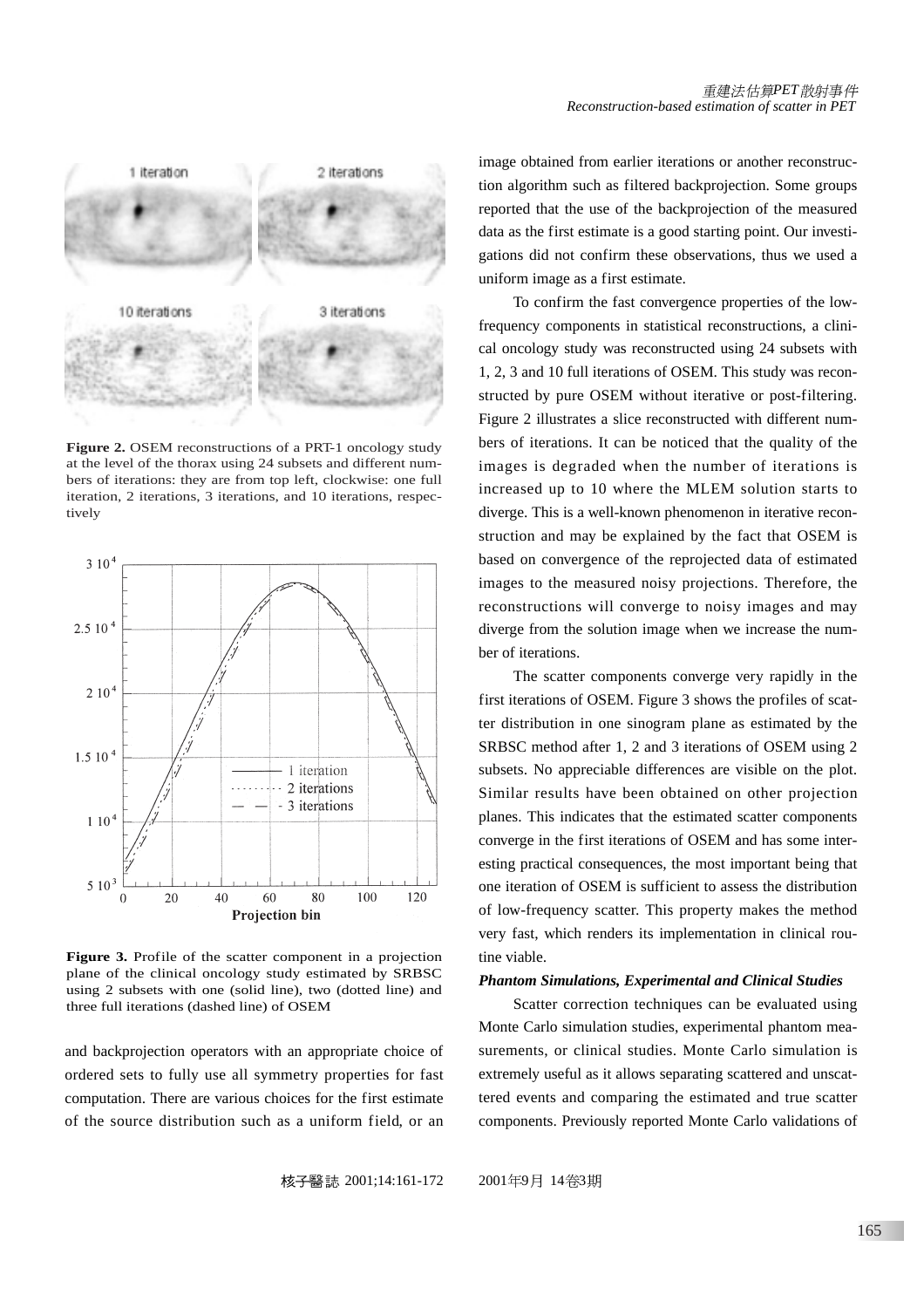scatter correction techniques and related parameters have often been made by using simple source, attenuating medium geometries and compositions. In addition to these evaluations, there is also need to investigate more clinically realistic source distributions to validate and compare scatter correction techniques. An evaluation of the relative performance of this method was performed using measurements of a physical Hoffman 3D brain phantom (Data Spectrum Corp., Hillsborough, NC, USA) with a grey-to-white matter ratio of 5:1 and Monte Carlo simulated data of a 3D digital brain phantom [28]. Evaluations have also been performed for the Utah phantom [29] to characterize the method for more standard geometries and allow determination of whether performance in the standard geometry predicts performance in the clinically realistic source distribution. The unscattered component in the simulated projection data was recorded and used as a reference to which the corrected projections using SRBSC were compared.

A calculated attenuation correction using a constant linear attenuation factor ( $\mu = 0.096$  cm<sup>-1</sup>) was used for simulated phantoms. Transmission data using <sup>68</sup>Ge rotating rod sources were used instead in the experimental phantoms and clinical studies. The 3D attenuation correction files are created by forward projection through the reconstructed 2D attenuation map. The reprojection method (3DRP) [30] was used to reconstruct the data sets with and without applying the scatter correction technique. The maximum acceptance angle used for 3D reconstructions corresponds to 6.2˚.

Well-established metrics are used to assess image quality. This includes calculations of the contrast and absolute concentrations measured in the different compartments of the Utah phantom, the signal-to-noise ratio and the recovery coefficient. Different regions of interest (ROIs) were defined and the average number of events within each ROI computed for both ideal, non-corrected and scatter corrected images. The Hoffman brain simulation was evaluated by calculating the activity recovery for 13 irregular ROIs over structures that are of special importance in neuroanatomy. The image slice used for calculating the ROIs was the one including the basal ganglia [14].

The proposed scatter correction algorithm was also tested on clinical data obtained on the PRT-1 scanner from

Ann Nucl Med Sci 2001;14:161-172 Vol. 14 No. 3 September 2001

166

the Geneva University Hospital [31]. This is a BGO-based partial-ring rotating 3D only tomograph. Cerebral and oncology clinical studies were selected from the database and used for clinical evaluation of the scatter correction method.

## **Results**

Figure 4 shows a comparison of a profile through a sinogram plane representing the true unscattered component as estimated by the Monte Carlo simulations and by the scatter correction procedure for both the Utah phantom and the 3D Hoffman brain phantom. The scatter correction technique gives a reasonable estimation of the unscattered component



**Figure 4.** Integral profiles through a sinogram plane of the simulated unscattered component (solid line) and the scatter corrected sinogram using SRBSC (dashed line) for (A) the Utah phantom (B) and the 3D Hoffman brain phantom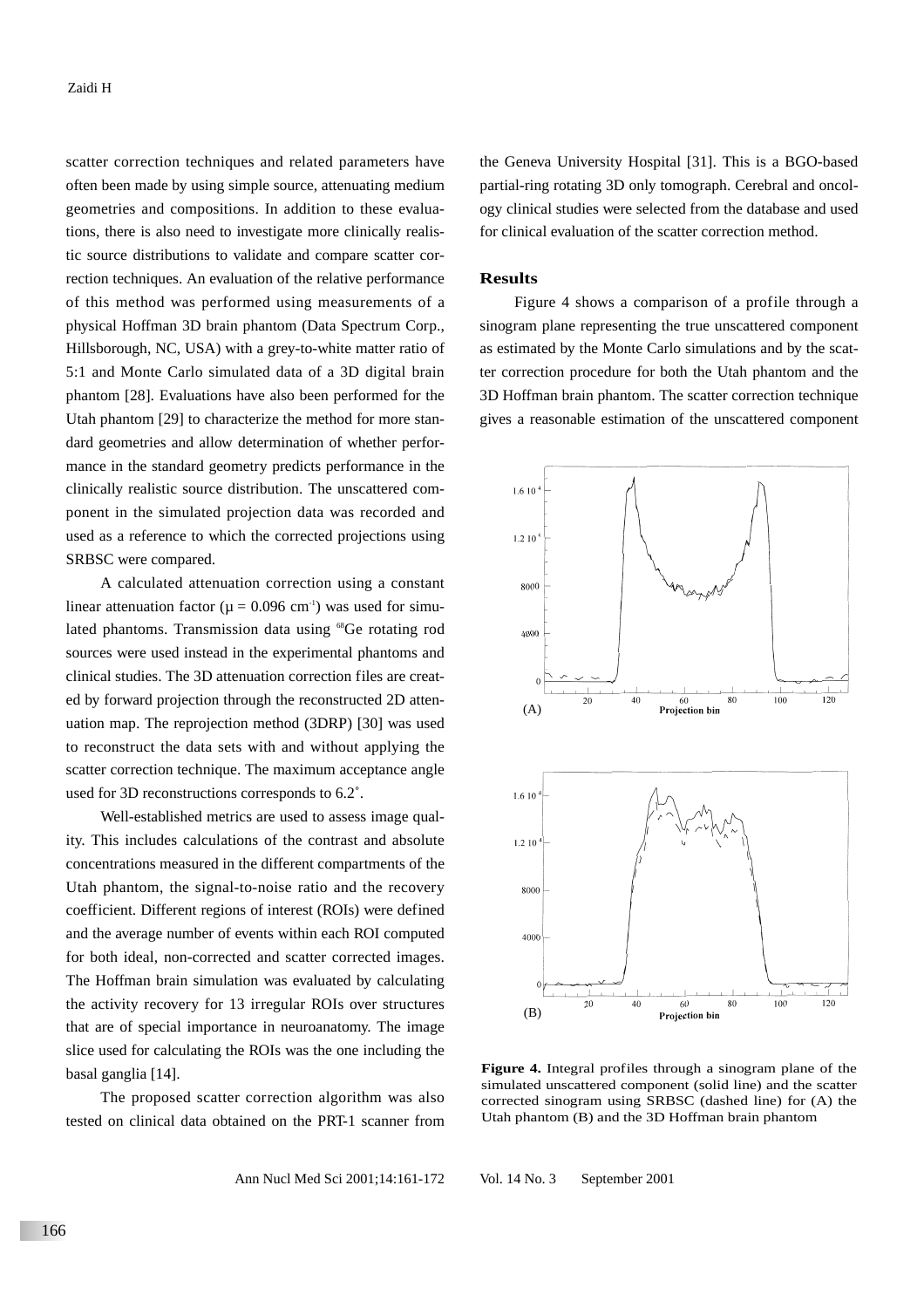

**Figure 5.** (A) Reconstructed images of the physical Utah phantom with activity in the outer compartment (out of field-of-view activity). The images shown are: NC (left), AC (center), and SRBSC (right). (B) Horizontal profiles through the centre of the image illustrated in (A): NC (dotted line), AC (dashed line), and SRBSC (solid line)

and successfully brings the activity to zero faster outside the object. A better estimation of the unscattered component can be seen for the simple geometrical Utah phantom with a uniform source distribution than for the Hoffman brain phantom with a complex source distribution.

The reconstructed images of the physical Utah phantom with activity in the outer compartment are shown in Figure 5. Horizontal profiles through the images are also

illustrated. The scatter correction technique improves the quality of the images and allows a better definition of the cold cylinder (right small cylinder in Figure 5) compared to the case where only attenuation correction is applied, however, the images appear noisier after scatter subtraction. The results of the quantitative analysis of the data corresponding to figure 5 are summarized in Table 1. Obviously, the scatter correction method improves the contrast and absolute quantification compared to the case where no correction is applied without significantly increasing the noise. It has been shown that the SRBSC method predicts reasonably well the contrast and that statistical noise is insignificantly changed even when a significant amount of scatter is originating from outside the FOV.

Table 2 shows the results of the quantitative evaluations of the percentage activity recovery before and after applying the scatter correction technique for the 13 irregular ROIs, which cover important structures of the brain [14]. The SRBSC technique tends to undercorrect for scatter in most regions but gives very good activity recovery values, which average within 1%. The effect of scatter removal in areas where no activity is present (e.g. CSF) is clearly seen and the contrast between grey and white matter is improved and the structures are more clearly delineated (not shown). Results obtained using the SRBSC approach for scatter correction in cerebral 3D PET scans (homogeneous attenuating region) seem to be accurate and well adapted to this kind of studies [14].

Figure 6 illustrates a slice from the uncorrected and scatter corrected 3D clinical study at the level of the thorax. It should be noted that for the whole-body, it is difficult to assess the effect of the scatter correction on the images

**Table 1.** Absolute concentrations and contrast measured in the different compartments of the scanned Utah phantom with attenuation correction only (AC) and after applying the scatter correction technique (SRBSC). The mean and standard deviations are shown. The signal-to-noise ratio (SNR) measured in the background (A) is also shown. The outer compartment (E) was filled with activity concentration equal to that in the background region

| Figure of merit           | Absolute concentration<br>(kBq/ml) |            | Contrast $(\%)$ | <b>SNR</b>    |
|---------------------------|------------------------------------|------------|-----------------|---------------|
| Case/Compartment          | в                                  |            |                 | A             |
| Calibration concentration | 5.88                               | 4.86       | 100             |               |
| AС                        | $7.94 + 0.3$                       | $5.47+0.2$ | $64.60+1.1$     | $19.04 + 4.7$ |
| <b>SRBSC</b>              | $6.76 + 0.3$                       | $4.90+0.2$ | $86.78 + 3.3$   | $16.81 + 4.6$ |

核子醫誌 2001;14:161-172 2001年9月 14卷3期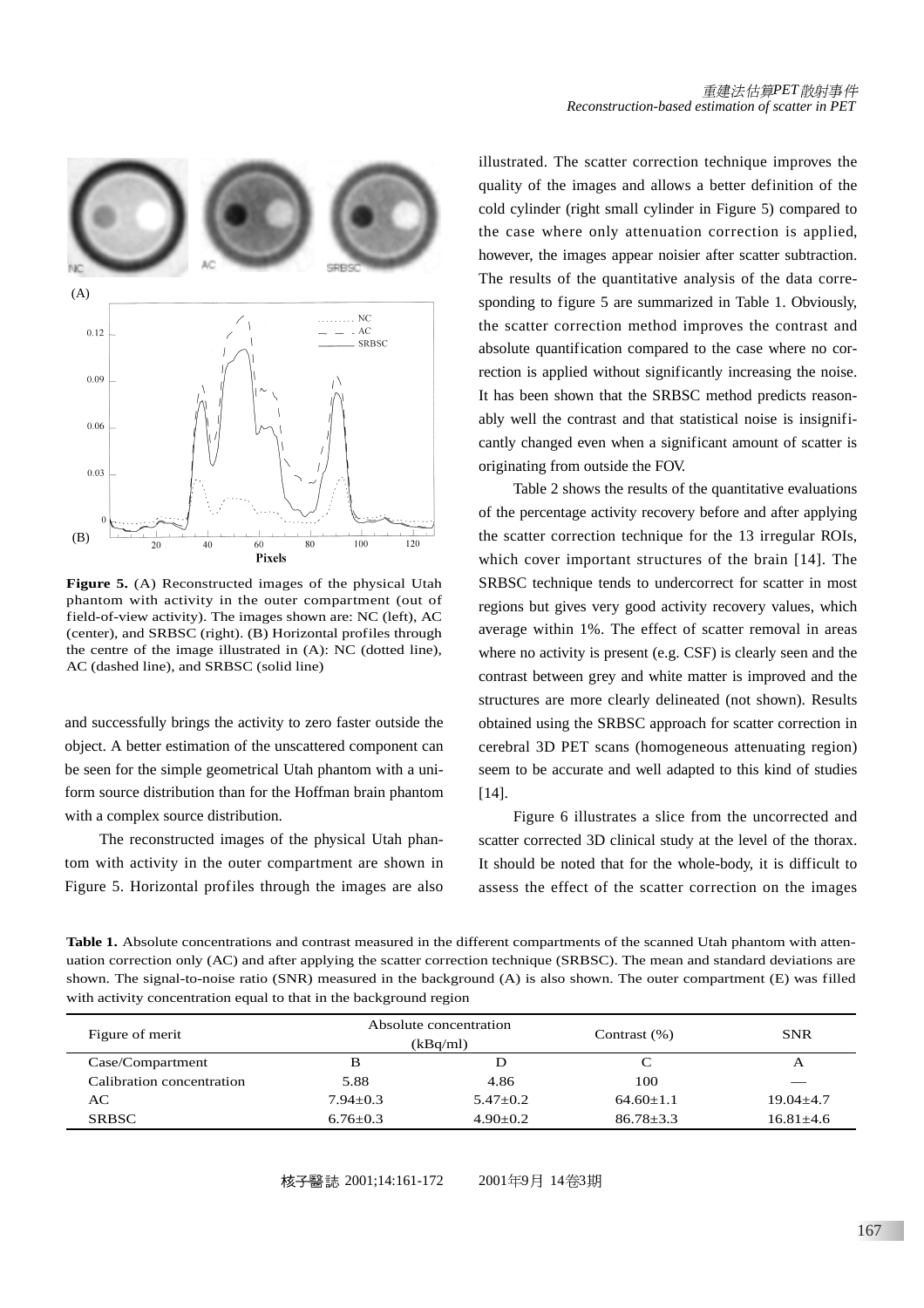**Table 2.** Percentage recovery calculated in different structures of clinical interest in the Hoffman 3D brain phantom with attenuation correction only (AC) and after applying the scatter correction technique (SRBSC). The average and standard deviation (s.d.) for all the ROIs are also shown

|                 | Recovery $(\% )$ |                 |  |
|-----------------|------------------|-----------------|--|
| ROI             | AC               | <b>SRBSC</b>    |  |
| R1              | $110.8 + 0.8$    | $101.7 + 0.2$   |  |
| R <sub>2</sub>  | $113.5 + 1.1$    | $101.0 \pm 0.3$ |  |
| R <sub>3</sub>  | $114.9 \pm 1.3$  | $100.1 \pm 0.3$ |  |
| R <sub>4</sub>  | $113.9 \pm 0.2$  | $100.4 \pm 0.1$ |  |
| R <sub>5</sub>  | $119.7 \pm 1.0$  | $100.6 \pm 0.3$ |  |
| R <sub>6</sub>  | $122.2+1.3$      | $100.7 + 0.6$   |  |
| R7              | $111.1 \pm 0.5$  | $101.5 \pm 0.0$ |  |
| R8              | $113.8 \pm 0.5$  | $100.9 \pm 0.1$ |  |
| R9              | $113.5 \pm 0.2$  | $100.4 \pm 0.1$ |  |
| R <sub>10</sub> | $112.7+0.1$      | $100.6 \pm 0.1$ |  |
| R11             | $120.9 \pm 1.1$  | $101.1 \pm 0.5$ |  |
| R <sub>12</sub> | $121.8 \pm 0.8$  | $100.5 \pm 0.1$ |  |
| R13             | $122.5 + 1.5$    | $103.3 \pm 1.1$ |  |
| Average         | 116.2            | 101.0           |  |
| s.d.            | 4.4              | 0.8             |  |



**Figure 6.** Reconstructed images of an oncology study at the level of the thorax. The images shown are from left to right: NC, AC, SRBSC, respectively

shown. However, the streak artefacts seen in the attenuation corrected image only have been reduced after scatter subtraction. The physics of photon interactions indicates that in a low-density region, the amount of scattering is negligible. However, many incorrectly positioned LORs will be assigned to projection data through the low-density region with similar probabilities to an adjacent, more dense region, as a result of the coincidence detection method [21]. This is a possible explanation for the fact that the presence of a small, low-density region will hardly be visible on the scatter profile in the projection data. However, for obvious reasons, the measured attenuation correction factors applied to this low-density

region will be lower. The resulting effect after reconstruction is the underestimation of scatter contribution from this region. This illustrates one of the possible interactions of scatter correction with the other correction and processing techniques (e.g. attenuation).

## **Discussion and Conclusions**

The image quality of PET reconstructions is degraded by a number of physical factors including: (1) the attenuation of the photons travelling towards the detector; (2) the detection of scattered as well as primary photons; (3) the finite spatial resolution of the imaging system; (4) the limited number of counts one is able to collect when imaging patients; and (5) physiological, as well as patient motion. While the quantitative accuracy of 3D PET is limited mainly by attenuation and scatter corrections, it may also be influenced by the choice of the reconstruction algorithm. It is important to know both systematic and statistical errors in activity quantification when using different reconstruction algorithms. Historically, once one had obtained the best projection data feasible, one typically applied compensations for these degradations either prior to or after reconstruction with filtered backprojection. Currently, the preferred compensation strategy is becoming the incorporation of modeling these degradations into an iterative reconstruction method. This trend is likely to continue into the future, and these methods become routinely employed clinically.

Much research and development has been concentrated on the scatter compensation required for quantitative 3D PET. Increasingly sophisticated scatter correction procedures are under investigation; particularly those based on accurate scatter models, and iterative reconstruction-based scatter compensation approaches. Monte Carlo methods give further insight and might in themselves offer a possible correction procedure [32]. The main difference among the correction methods is the way in which the scatter component in the selected energy window is estimated. The most reliable method to determine the actual amount of scatter in the image is physical modelling of the scatter process to resolve the observed energy spectrum into its unscattered and scattered components. By observing how accurately a scatter correction algorithm estimates the amount and distribution of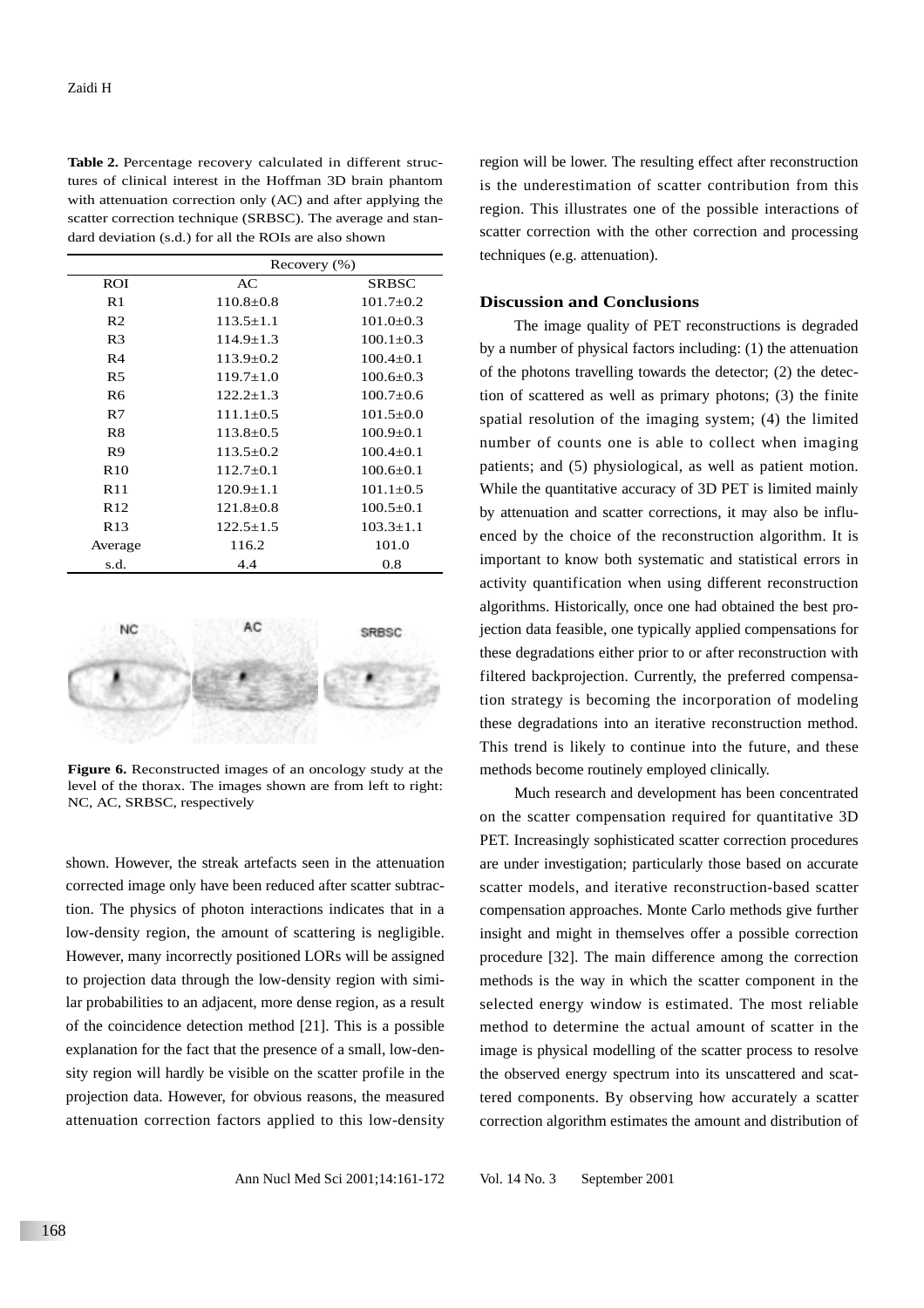scatter under conditions where it can be accurately measured or otherwise independently determined, it is possible to optimize scatter correction techniques. A number of scatter correction techniques have been proposed and successfully implemented in 3D PET [2-4, 6-8,32]. Approximately exact modeling in iterative reconstruction may become the method of choice as computing times and algorithms continue to improve. It is worth to note that most research performed in this area is concentrated in the field of SPECT imaging [5,16,33]. Application of this class of algorithms in PET is highly desired.

Scatter corrected images have poorer signal-to-noise ratio illustrated by a decrease of the signal-to-noise ratio, which can be explained by the scatter subtraction process and the reduction of the statistics in the acquired data sets. However, the quantitative accuracy is greatly improved. A remarkable enhancement of the contrast in the different compartments of the Utah phantom (Table 1) and the recovery coefficient in the different structures of the 3D Hoffman brain phantom (Table 2) are noticed after scatter subtraction. The immunity to noise in emission data of statistical reconstruction-based scatter correction methods makes them particularly applicable to low-count emission studies.

Contribution of scatter from outside the FOV is a challenging issue that needs to be addressed with large axial FOV 3D PET scanners. The dual-energy window method [6] was reported to be more successful in correcting for scatter originating from outside the FOV [11]. The SRBSC technique estimates the scatter directly from measured data whereas the dual-energy window method is sensitive to contributions from both in- and out-of-FOV activity. Nevertheless, it is believed that this is not a major problem in cerebral studies and small axial FOV tomographs. The problem remains crucial for abdominal and thoracic studies where contribution of scatter from outside the FOV is not negligible.

For the data presented in this paper, OSEM reconstructions were performed using 2 subsets to estimate the scatter component. The method is sensitive to the number of subsets chosen to reconstruct the low-frequency image. For a large number of subsets, one iteration of OSEM do not provide a low-frequency image, in which case the forward projection will be almost identical to the measured projection data. The

SRBSC approach is computationally efficient as it can be easily implemented on vector or parallel computing hardware and the software required either for forward projection or fast Fourier transform is widely available in the public domain. Moreover, the low spatial frequency nature of the scatter distribution allows reducing the data size by coarse rebinning in the radial and axial direction without sacrificing the accuracy in the scatter distribution estimation [16].

The statistical errors in the scatter corrected data have not been fully investigated. The error propagation has not been fully analysed and therefore no error limits have been given. In order to fully assess the characteristics of the SRBSC method, further evaluation of the uncertainty needs to be made. It is concluded that the present method improves the contrast compared to the case when no correction is applied and that an accurate modelling of the scatter component is essential for a proper scatter correction. Moreover, it performs slightly better than the convolution-subtraction method [3] and provides better signal-to-noise ratio [14].

The method has already been applied in SPECT imaging [17]. We believe that the basic principles of the method could also be applied to other scanner geometries including dual-head coincidence gamma cameras and the combined PET/CT system as well as to other imaging modalities such as transmission CT and combined SPECT/CT. However, the success of such applications will depend on the efficient and accurate calculation of scatter responses from objects with non-uniform density. Completion of the proposed SRBSC algorithm for scatter correction by including accurate models for detector efficiency, multiple scatters, scatter from outside the field-of-view and a number of minor improvements would enable quantitative, fully 3D PET imaging in the head and the body.

#### **Acknowledgments**

This work was supported in part by the Swiss Federal Office for Education and Science under grant 96.193 within the European Esprit LTR project PARAPET (EP23493) and the Swiss National Science Foundation under grant SNSF 3152-062008. The author gratefully thanks Dr. Dale Bailey for fruitful discussions and useful comments; partners of the PARAPET project especially MRC Cyclotron Unit, UK, for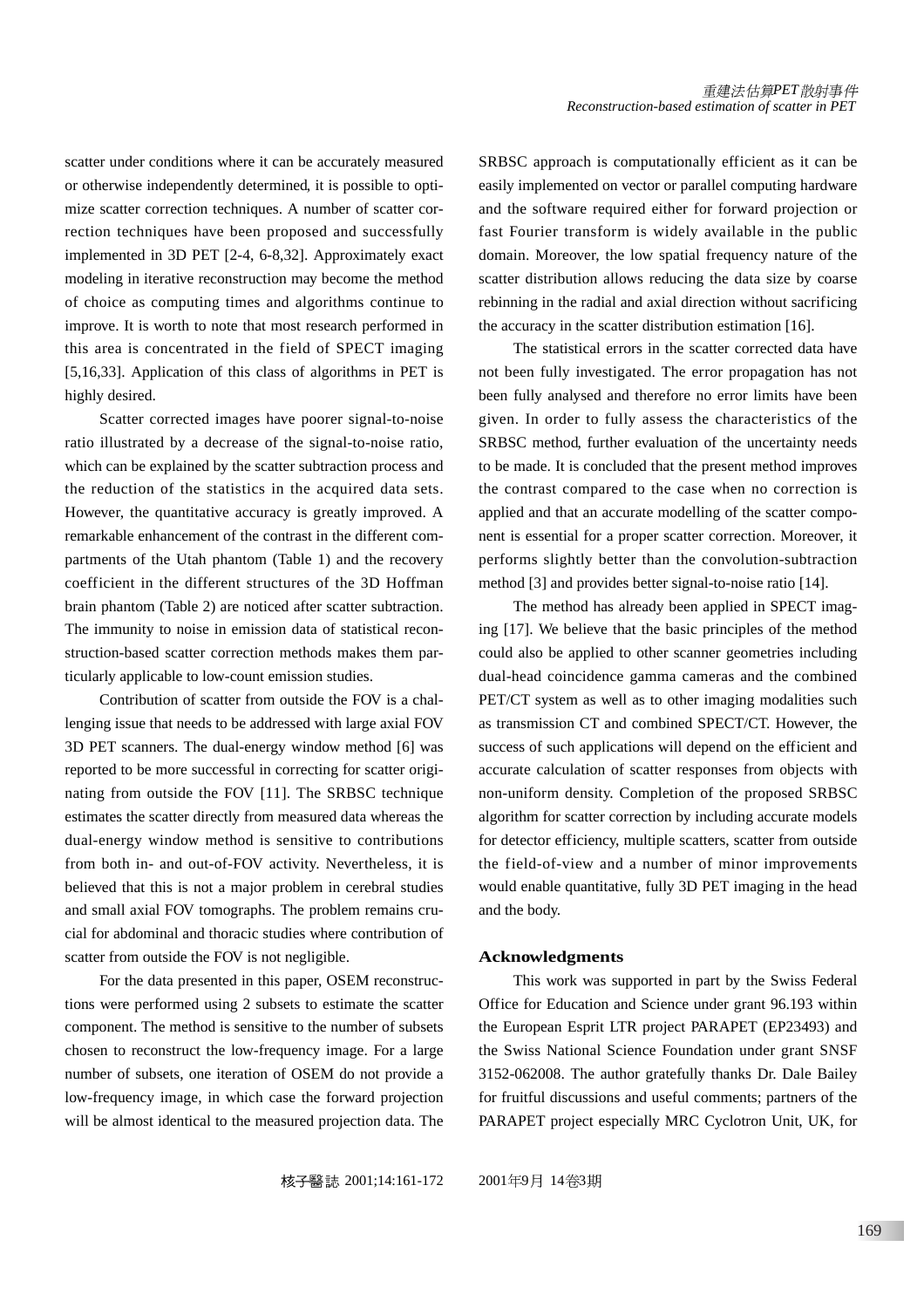supplying the experimental data sets, and the staff of the nuclear medicine division at Geneva University Hospital.

## **References**

- 1. Thompson CJ. The problem of scatter correction in positron volume imaging. IEEE Trans Med Imag 1993;12:124-132.
- 2. Shao L, Karp JS. Cross-plane scattering correction point source deconvolution in PET. IEEE Trans Med Imag 1991;10:234-239.
- 3. Bailey DL, Meikle SR. A convolution-subtraction scatter correction method for 3D PET Phys Med Biol 1994;39:411-424.
- 4. Frey EC, Tsui BMW. A fast projector-backprojector pair modeling the asymmetric, spatially varying scatter response function for scatter compensation in SPECT imaging. IEEE Trans Nucl Sci 1993;40:1192-1197.
- 5. Beekman FJ, Kamphuis C, Frey EC. Scatter compensation methods in 3D iterative SPECT reconstruction: a simulation study. Phys Med Biol 1997;42:1619-1632.
- 6. Grootoonk S, Spinks TJ, Sashin D, Spyrou NM, Jones T. Correction for scatter in 3D brain PET using a dual energy window method. Phys Med Biol 1996;41:2757-2774.
- 7. Ollinger JM. Model-based scatter correction for fully 3D PET. Phys Med Biol 1996;41:153-176.
- 8. Watson CC, Newport D, Casey ME, deKemp A, Beanlands RS, Schmand M. Evaluation of simulationbased scatter correction for 3-D PET cardiac imaging. IEEE Trans Nucl Sci 1997;44:90-97.
- 9. el Fakhri GN, Buvat I, Pelegrini M, et al. Respective roles of scatter, attenuation, depth-dependent collimator response and finite spatial resolution in cardiac singlephoton emission tomography quantitation: a Monte Carlo study. Eur J Nucl Med 1999;26:437-446.
- 10. Ljungberg M, King MA, Hademenos GJ, Strand SE. Comparison of four scatter correction methods using Monte Carlo simulated source distributions. J Nucl Med 1994;35:143-151.
- 11. Townsend DW, Price JC, Mintun MA, et al. Scatter correction for brain receptor quantitation in 3D PET. In: Myers R, Cunningham VJ, Bailey DL, Jones T, eds. Quantification of Brain Function Using PET. San Diego:

Academic Press; 1996:76-81.

- 12. Sossi V, Oakes TR, Ruth TJ. A phantom study evaluating the quantitative aspect of 3D PET imaging of the brain. Phys Med Biol 1998;43:2615-2630.
- 13. Floyd CE Jr, Jaszczak RJ, Greer KL, Coleman RE. Inverse Monte Carlo as a unified reconstruction algorithm for ECT. J Nucl Med 1986;27:1577-1585.
- 14. Zaidi H. Comparative evaluation of scatter correction techniques in 3D PET. Eur J Nucl Med 2000;27:1813- 1826.
- 15. Bowsher JE, Floyd CE Jr. Treatment of Compton scattering in maximum-likelihood, expectation-maximization reconstructions of SPECT images. J Nucl Med 1991;32:1285-1291.
- 16. Kadrmas DJ, Frey EC, Karimi SS, Tsui BM. Fast implementations of reconstruction-based scatter compensation in fully 3D SPECT image reconstruction. Phys Med Biol 1998;43:857-873.
- 17. Liu Z, Obi T, Yamaguchi M, Ohyama N. Fast estimation of scatter components using the ordered subsets expectation maximization algorithm for scatter compensation. Opt Rev 1999;6:415-423.
- 18. Tanaka E. A fast reconstruction algorithm for stationary positron emission tomography based on a modified EM algorithm. IEEE Trans Med Imag 1987;6:98-105.
- 19. Pan TS, Yagle AE. Numerical study of multigrid implementations of some iterative image reconstruction algorithms. IEEE Trans Med Imag 1991;10:572-588.
- 20. Ljungberg M, Strand SE. Scatter and attenuation correction in SPECT using density maps and Monte Carlo simulated scatter functions. J Nucl Med 1990;31:1560-1567.
- 21. Bailey DL, et al. Quantitative procedures in 3D PET. In: Bendriem B, Townsend DW, eds. The Theory and Practice of 3D PET. The Netherlands: Kluwer Academic Publishers; 1998:55-109.
- 22. Zaidi H. Statistical reconstruction-based scatter correction: a new method for 3D PET. Conference Proceedings of the World Congress on Medical Physics and Biomedical Engineering 2000 (available at http://dmnupet5.hcuge.ch).
- 23. Zaidi H. Relevance of accurate Monte Carlo modeling in nuclear medical imaging. Med Phys 1999;26:574-608.

Ann Nucl Med Sci 2001;14:161-172 Vol. 14 No. 3 September 2001